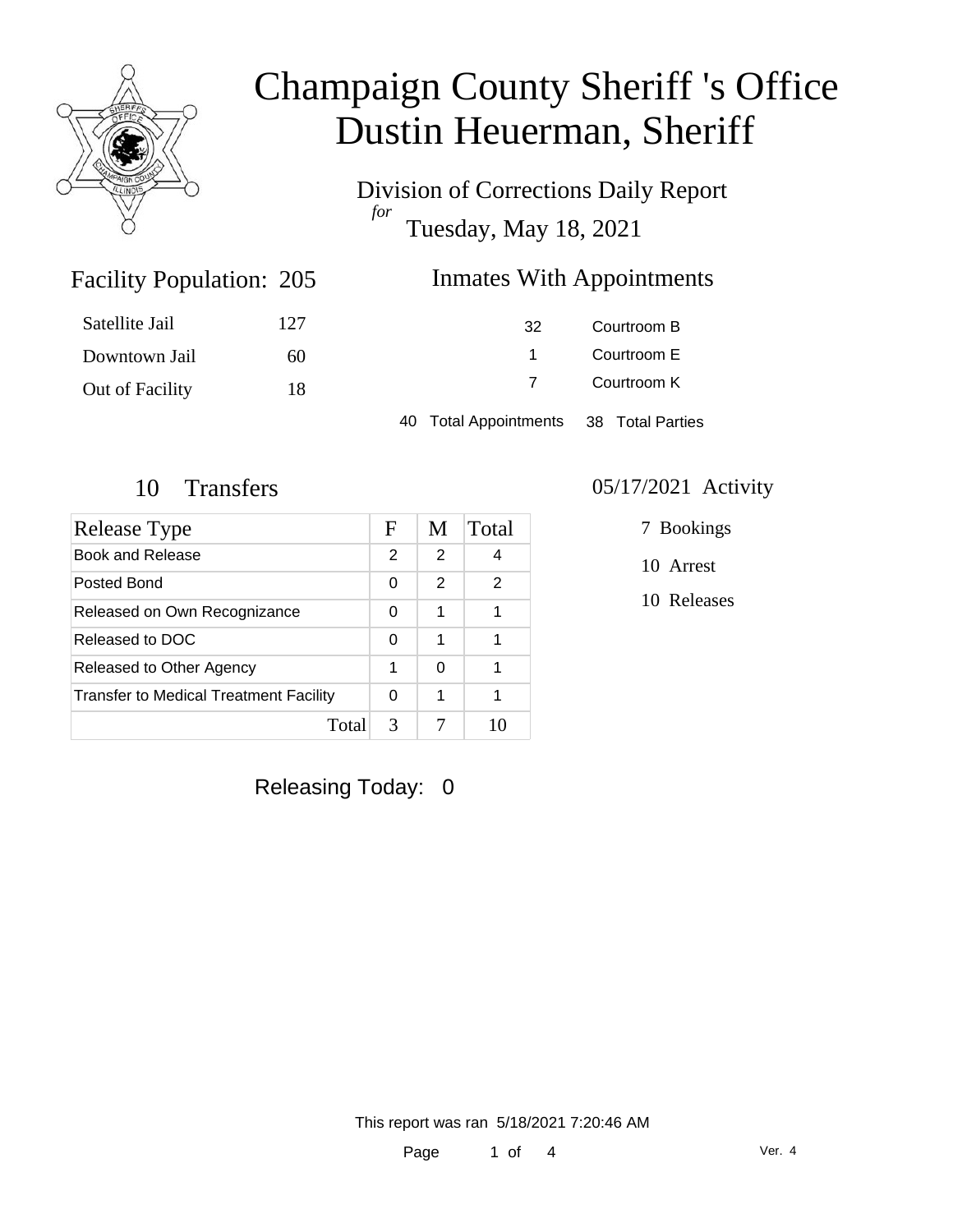

Division of Corrections Daily Report *for* Tuesday, May 18, 2021

#### Custody Status Count

- Electronic Home Dentention 17
	- Felony Arraignment 3
	- Felony Pre-Sentence 7
	- Felony Pre-Sentence DUI 1
		- Felony Pre-Trial 115
	- Felony Sentenced CCSO 4
	- Felony Sentenced IDOC 35
		- Hold Other 1
		- Hold Sentenced IDOC 1
	- Misdemeanor Arraignment 3
		- Misdemeanor Pre-Trial 5
			- Petition to Revoke 3
			- Remanded to DHS 8
				- Traffic Pre-Trial 1
		- Traffic Sentenced CCSO 1
			- Total 205

This report was ran 5/18/2021 7:20:46 AM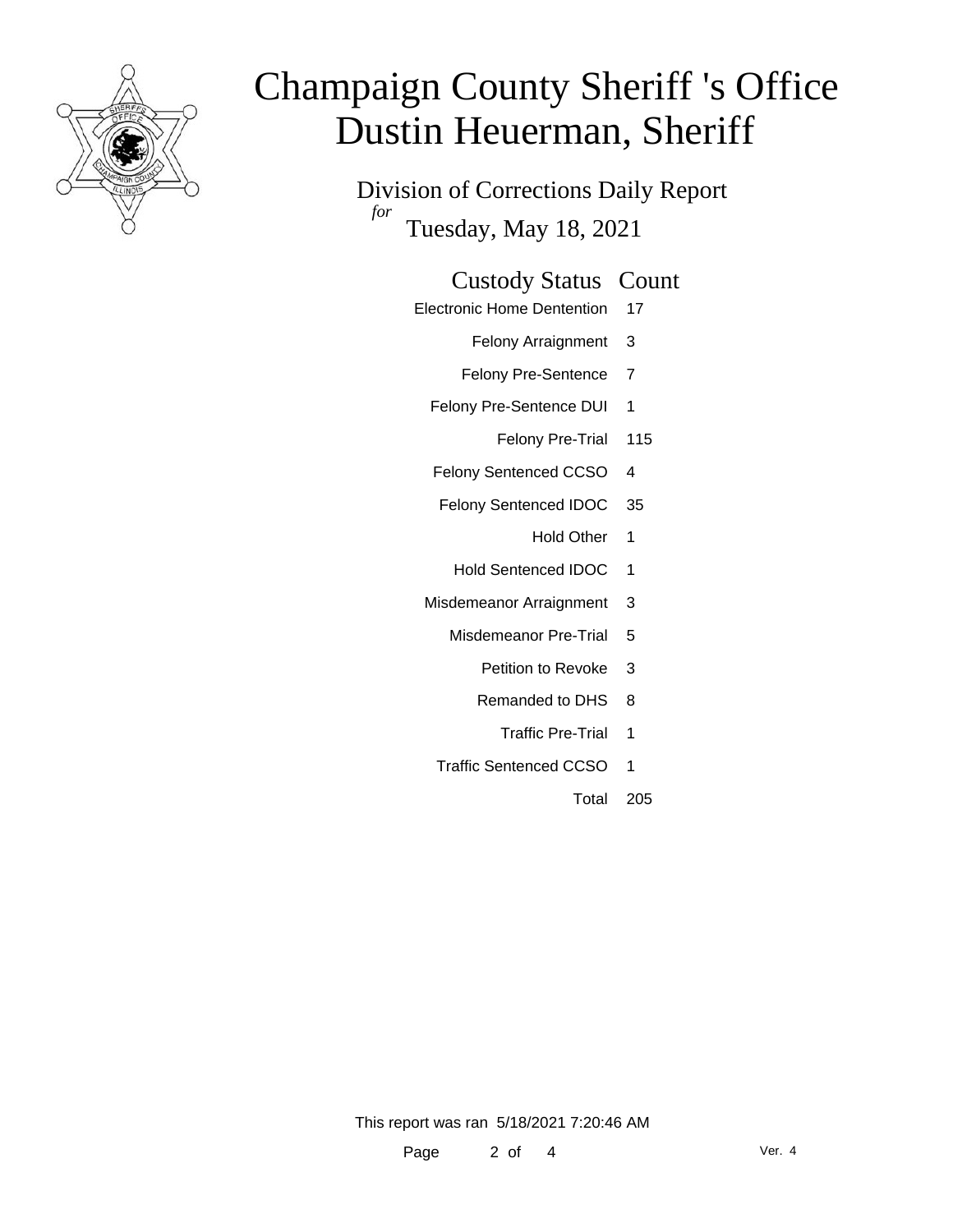

Division of Corrections Daily Report *for* Tuesday, May 18, 2021

### Inmates With Appointments

| Jailing Party Name                          | Location    | Number of Records / Node |
|---------------------------------------------|-------------|--------------------------|
| ACKERMAN, CODY JAMES                        | Courtroom B | 1 / Downtown Jail        |
| <b>BEASLEY, TYACEON LAMARR</b>              | Courtroom B | 1 / Satellite Jail       |
| BENNETT, JOHN MICHAEL                       | Courtroom B | 1 / Satellite Jail       |
| BOYD, JASON DALE                            | Courtroom B | 1 / Satellite Jail       |
| <b>BROWN, DANTE MAURICE</b>                 | Courtroom B | 1 / Satellite Jail       |
| CAIN, ISAIAH DEPRIEST                       | Courtroom B | 2 / Satellite Jail       |
| DOMINGO-CASTANEDA, FRANCISCO                | Courtroom B | 1 / Downtown Jail        |
| DYE, KENNE YAKIEM                           | Courtroom B | 1 / Downtown Jail        |
| FORD, CHRISTIAN MICHAEL<br><b>ALEXANDER</b> | Courtroom B | 1 / Downtown Jail        |
| FRANDLE, MARK RYAN                          | Courtroom B | 1 / Satellite Jail       |
| FRAZIER, KYTIECE MONTERIOUS                 | Courtroom B | 1 / Satellite Jail       |
| HARRIS, DOMINIQUE L                         | Courtroom K | 1 / Satellite Jail       |
| JACKSON, LAMONT JEREMIE                     | Courtroom B | 1 / Satellite Jail       |
| JACKSON, STEVE ALLEN                        | Courtroom B | 1 / Satellite Jail       |
| JOHNSON, ANTONIO LASHAUN                    | Courtroom K | 1 / Satellite Jail       |
| JONES, JAVON COTTRELL                       | Courtroom B | 1 / Downtown Jail        |
| KASBERGEN, CARSON NEIL                      | Courtroom B | 1 / Satellite Jail       |
| KELLY, AARONN DEMARCUS                      | Courtroom K | 1 / Satellite Jail       |
| LARUE, TERENCE TRAMEL                       | Courtroom B | 1 / Satellite Jail       |
| LILLARD, LAWRENCE TYRONE                    | Courtroom B | 1 / Satellite Jail       |
| LOCKETT, TEVIN MARQUEZ LAWRENC              | Courtroom B | 1 / Satellite Jail       |
| MCCALL, SETH L                              | Courtroom B | 1 / Satellite Jail       |
| MCFARLAND, KENTRELL LAMONT                  | Courtroom B | 1 / Satellite Jail       |
| MILES, DARRION ANTONIO KEVONTA              | Courtroom B | 2 / Downtown Jail        |
| MILLER, D'ANDRE                             | Courtroom B | 1 / Satellite Jail       |

This report was ran 5/18/2021 7:20:46 AM